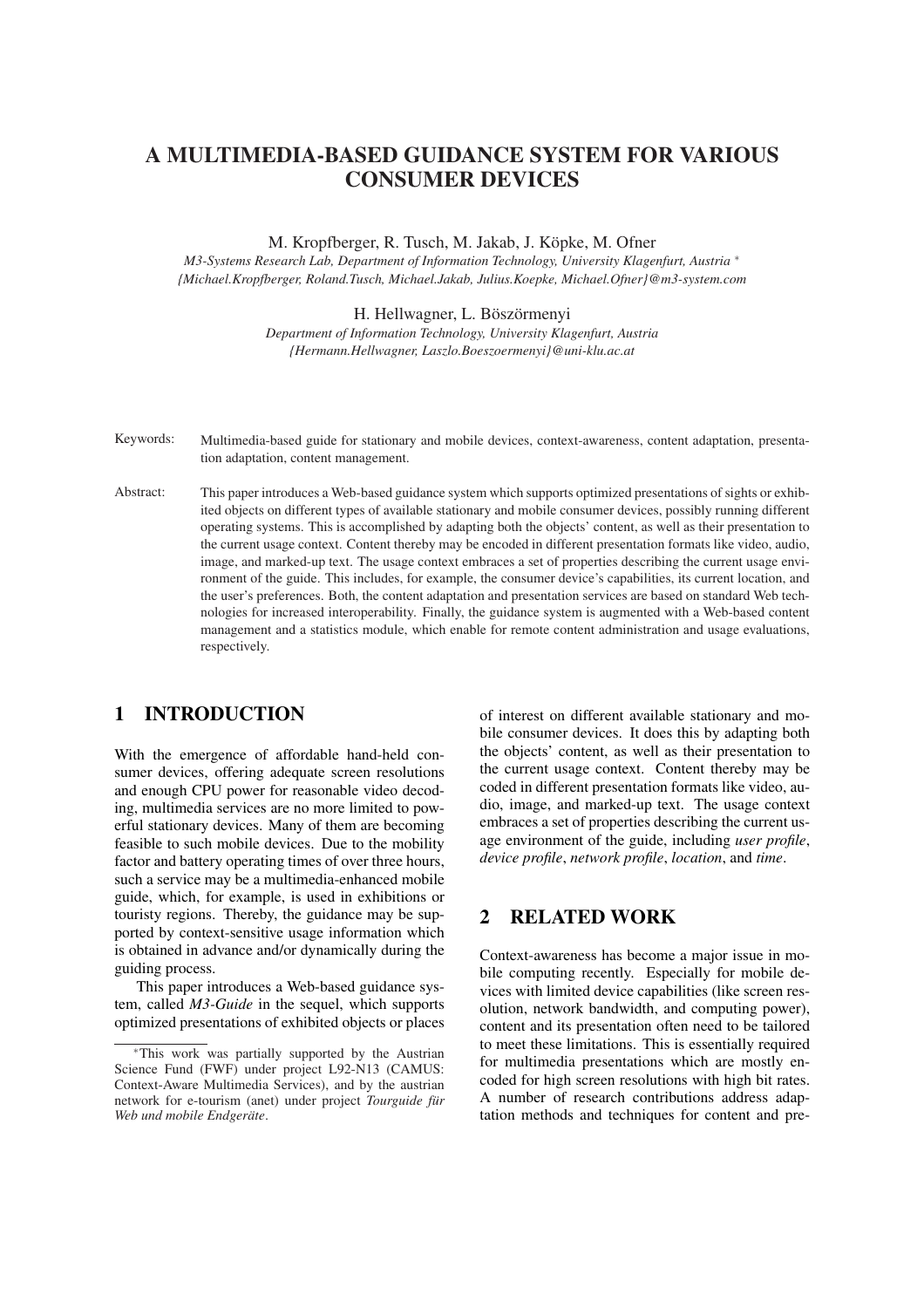sentation adaptation. For example, adaptation services for multimedia content are addressed by the QBIX intelligent media proxy (Schojer et al., 2003; Kropfberger and Hellwagner, 2005), the Princess platform for multimedia service adaptation (Korva et al., 2001), the Negotiation and Adaptation Core (NAC) architecture (Lemlouma and Layada, 2004), the MM4U framework for personalized multimedia content (Scherp and Boll, 2005), and especially within the scope of MPEG-21 Digital Item Adaptation (Bormans and Hill, 2002; Vetro et al., 2006; Devillers et al., 2005; Vetro and Timmerer, 2005; Timmerer and Hellwagner, 2005). Web-based presentation adaptation relying on various markup languages like HTML, XHTML and SMIL is a quite mature research topic, extensively addressed in the area of adaptive hypermedia systems (Brusilovsky, 1996; Bra and Calvi, 1998; Bulterman et al., 2005; Lemlouma and Layada, 2003).

All adaptation methods have in common that they take into account context information in their adaptation steps. The context describes the usage environment of the application and spans a number of dimensions. These include the user's profile (e.g., language, age class, interests), the device's profile (e.g., screen resolution, decoding capabilities), the network's profile (e.g., available bit rate, delay), and the location and time of content consumption. Context information may be partially described by the Universal Profiling Schema (Lemlouma and Layada, 2004), which is based on CC/PP and RDF (Klyne et al., 2004), by UAProf descriptors for device capability descriptions (Open Mobile Alliance, 2006), and by MPEG-21 Usage Environment Description tools of MPEG-21's Part 7 *Digital Item Adaptation* (Bormans and Hill, 2002).

There are already guidance systems for hand-held mobile devices which take into account some dimensions of usage context. Two examples of such guides are the Cyberguide (Abowd et al., 1997) and the MobiDENK (Krösche et al., 2004) guide. However, they cover only the two dimensions *user profile* and *location*, but they do not take into account *device* and *network capabilities*, and hence they do not adapt content and presentations dynamically to different networked and non-networked stationary and mobile consumer devices.

### 3 GENERAL OVERVIEW

Figure 1 provides a general overview of the *M3- Guide*. On the left-hand side it is shown that content of various types (video, audio, text, image) for objects of interest can be fed into the system via a Web-based and hereby platform-independent content management system (CMS). Content may be stored in different languages, and associated with predefined special user profiles like adults, children, historical insterest, technical interest, and many more. The Webbased CMS is accessible from everywhere, and the content may be managed in parallel by different responsible persons.

Once fed into the system, the content is then adapted and presented according to the current usage context. This includes the location either automatically determined by different technologies like GPS and Bluetooth (Santner et al., 2006), or manually captured by entering the number of the current object of interest. The M3-Guide also adheres to the user profile containing information about her/his age class, preferred language, and interests. And finally, content may be presented depending on the current time. Thus, messages like "dear visitor, the park is closing in a few minutes" are displayed right on time.

One major focus of the M3-Guide is the large variety of networked or disconnected consumer devices. Networked devices may be wireless mobile phones using UMTS, and WLAN-connected Pocket PCs, laptops and Tablet PCs. Stationary devices may be strategically positioned info terminals, private Web PCs, or video walls. These networked devices receive all content directly from our system, which optimizes it to the current usage context. This is illustrated by the centralized adaptation module. Video and audio streams are adapted to fit to locally available codecs and CPU-bearable frame and bit rates. Images are resized and texts are prepared to fit the screens and available fonts. Further, the whole HTML-based browser application including navigation, search forms, and icons is adapted to match the devices' capabilities.

Since these devices are usually connected, the content is up-to-date and content changes in the CMS are immediately forwarded to the presenting devices. On the other hand, the CMS is capable of producing so called "local dumps" for disconnected hand-held devices. Such dumps can be later stored on memory cards. Another local dump can be generated for data DVDs, which may be used as give-away DVDs for customers. The DVD presentation is optimized for high screen resolution and high audio and video qualities. These two dumps also perform auto-starts when either the memory card or the DVD is inserted into a corresponding device. A local dump can also be created for printable media, where a list of all objects of interest with printable content (images and texts, but obviously no audio and video) is prepared to allow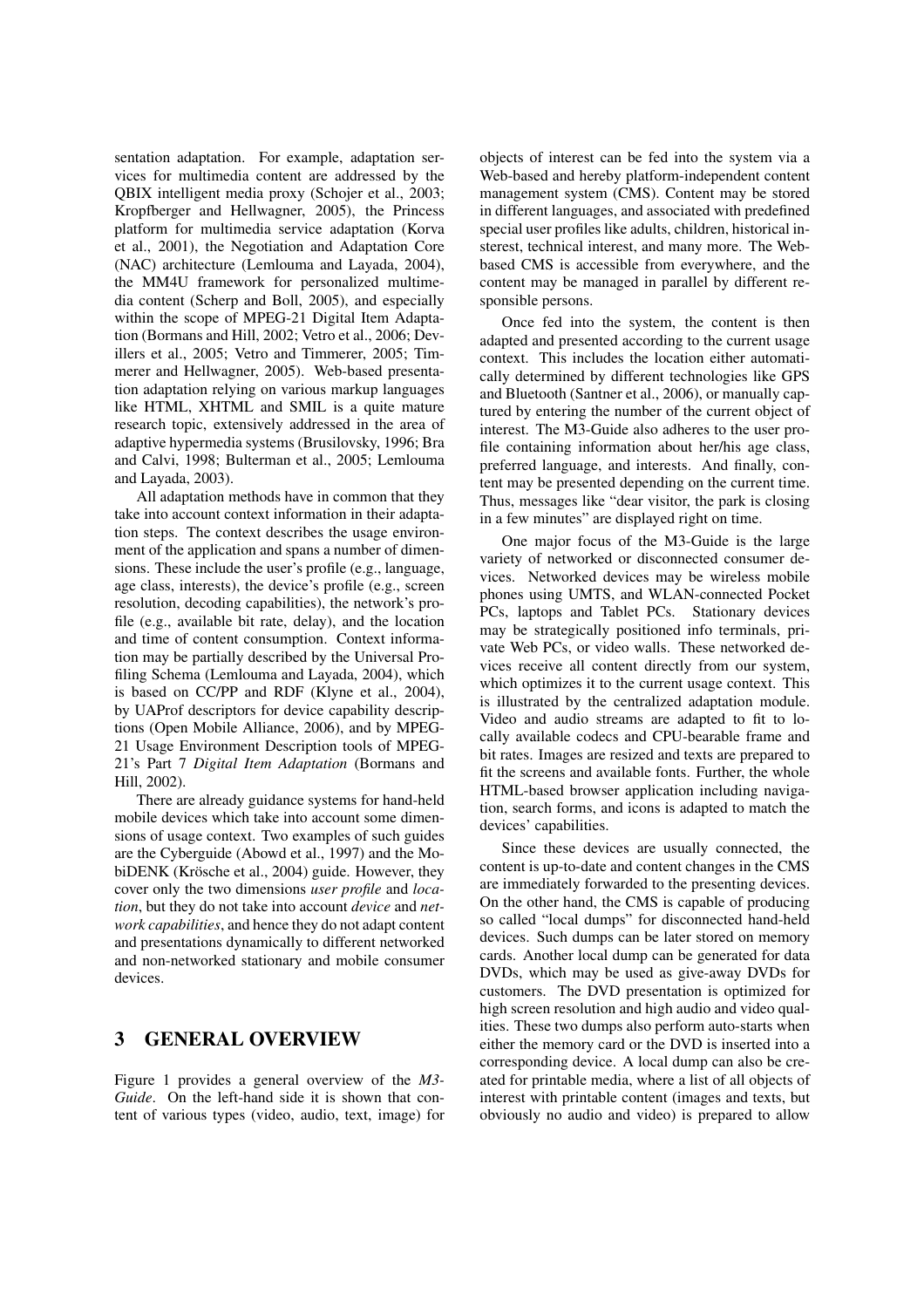

Figure 1: The big picture of the multimedia-based guidance system.

folder and booklet creation.

Finally, a statistics module logs complete user sessions and allows daily, weekly, or monthly statistics on, e.g., favorite/average content consumption, mainly used languages and profiles, average duration of sessions, and stopover times at certain objects of interest. In a networked scenario, the statistics are enhanced by online information about e.g. the number of active sessions, and the current locations of the users. This knowledge can easily be fed back into the adaptation system to offer improved content and presentation optimizations, and to give suggestions to the users.

# 4 REFERENCE APPLICATION *MULTIMUNDUS*

The M3-Guide is designed by having easy customization to different application areas like museums, fairs, theme parks, touristy regions, or even shopping centers in mind. As a first evaluation, our system was successfully introduced to Minimundus (Minimundus GmbH, 2006), an outdoor theme park in Klagenfurt, in June 2005.

Minimundus presents over 140 different 1:25 scale replicas of world-famous buildings like the Eiffel Tower, or the Sydney Opera House. In allusion to "multimedia for Minimundus" we named the guidance application *MultiMundus*. In MultiMundus, all 140 exhibited objects are covered, and each object offers at least informative text stories and still images. 42 of them are enriched by audio and/or video stories, where a narrator gives in-detail information about these objects, fully enhanced by meaningful video scenes. All texts, audio, and video stories are available in four languages (German, English, Italian, and French). For deaf people, audio stories are also available as videos in Austrian sign language for these 42 objects.

The park is covered by a number of WLAN antennas, so rentable or private mobile devices can reach the main server. Ten rentable devices (see Figure 2) are available for a small fee. The devices are Linuxbased HP iPAQs 5550 with a ruggedized cover, headphones, a hand strap, and an input pen on a string.

The Minimundus team has access to the Webbased content management system and can easily manage the objects and their content. Live statistics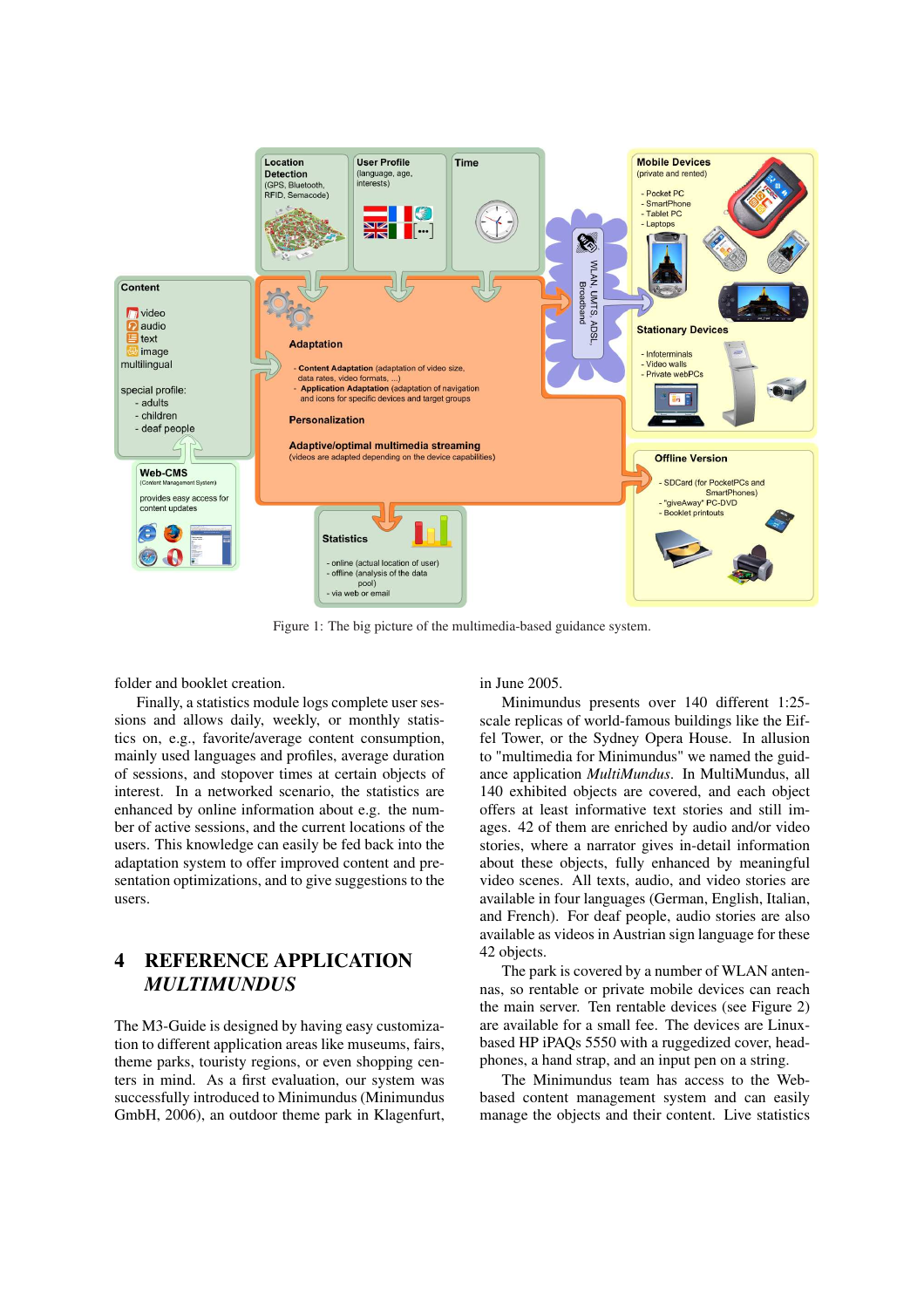

Figure 2: The rentable M3-Guide with screen shots.

about the actual usage of the guides are also available, monthly summarized statistics may be sent via email.

The Minimundus shop offers printed catalogues about the exhibited models in five different languages. Now, these catalogues are supplemented by PC DVDs, which provide the full MultiMundus presentation for later review on the home PC.

# 5 SYSTEM MODULES AND TECHNICAL BACKGROUND

### 5.1 Content Management System

The Web-based content management system (CMS) is designed for easy administration, and hence it is optimized for content administrators. First, it allows the insertion, editing, and deletion of profiles (like adults, children, and historical interest). With the chosen object oriented approach, it is possible to use inheritance and late binding between profiles. For example, there may be an *adult* profile, which inherits all objects and content to an inheriting profile, such as *historical*. It is possible to override content from inherited objects. In that case, a video for the *adult* profile would be replaced by a historically enhanced version. Of course, it is also possible to retain the video of the adult profile and to add an extra history video into the historical profile.

Second, the CMS enables for the insertion, editing, and deletion of object content with the following subtasks: editing the neighborhood, uploading videos, uploading audios, uploading images for the photo gallery module, and a built-in WYSIWYG editor for marked-up text content.

And third, built-in scripts automatically generate

special info texts based on metadata. Consequently, each object has a standard text content showing the year of construction and the country of origin with a graphical flag.

For consistency reasons, the CMS works on a local copy of the repository when updating content. Therefore, it is possible to propagate changes when they are submitted, or to propagate them at a specific time when load on the live system is reduced (e.g., at night). For extendability reasons, the CMS is fully implemented by object oriented PHP scripts.

### 5.2 Content Repository with XML Metadata

The M3-Guide's repository is file-based (see Figure 3), hence it is easy to synchronize, to partially backup, and to update via shell scripts. It follows a simple structure, whereas each profile is represented by a folder, with all objects being folders again. In those object folders, an *info.xml* stores the object's title and other metadata about the object in all supported languages. In the *MASTER* folder, the different content types (*audio, images, movies* and *stories*) are managed. These subfolders hold either direct language versions for a single content, or  $-$  like in the stories folder – each story has its language version folders with an *index.html* there.

Besides the *MASTER* folder, each known device profile creates a subfolder with a cache of its transcoded and adapted content on demand. As a result, there are different video versions in different resolutions and codecs for different platforms, such as Flash video for the Windows-based Web PC and MPEG-4 video for Symbian-based smartphones.

#### 5.3 Transcoding Multimedia Cache

Since the M3-Guide offers video and audio playback on many different consumer devices like Windows Mobile-based Pocket PCs, Linux-based PDAs, smartphones, and standard Web PCs, the content has to be transcoded and adapted to the consumer devices' capabilities. Since the content is mainly static, the transcoded content is also subject to caching. Moreover, many hand-held consumer devices are connected via expensive networks (as e.g., UMTS) on the one hand, and may be equipped with cheap memory cards on the other hand. Thus, a live-streaming of adapted content over expensive networks is not economic. Therefore, adapted content should be precached on local memory cards.

As a consequence, the M3-Guide uses a multilevel transcoding and caching architecture, where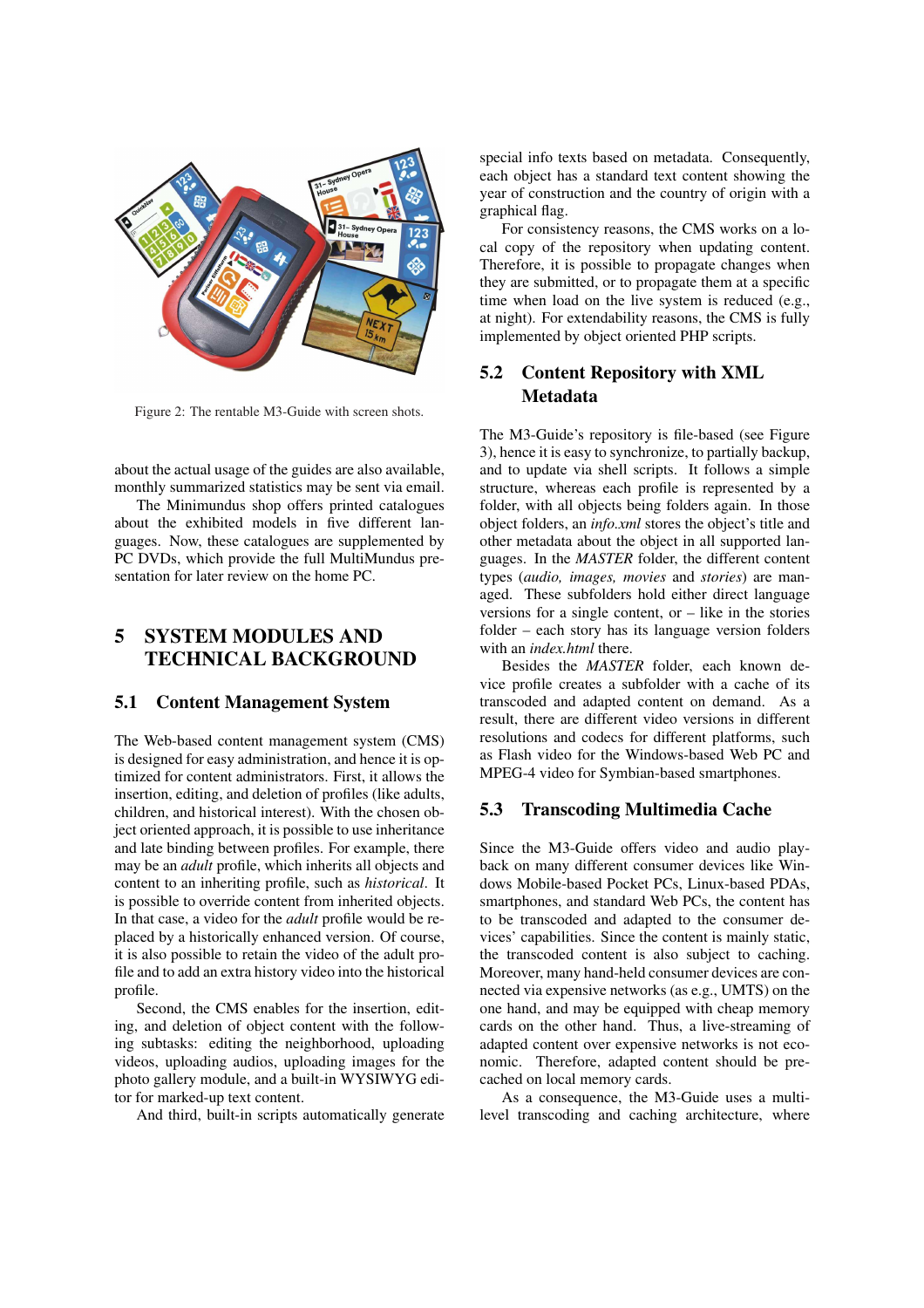

Figure 3: The content repository structure.

one or more master *Transcoding Multimedia Caches* (TMCs) run on the network and have direct access to the content repository via HTTP. On the consumer devices, a client media cache is implemented, which uses the local memory card as cache storage.

One of the master TMCs performs the transcoding step and, at the same time, stores the results in its server-side cache. Furthermore, it streams the transcoded data to the requesting consumer device, which in turn caches the adapted content locally. Consequently, later requests can be fulfilled from the local cache, and the master system and network is not used unnecessarily.

The TMC is written in platform-independent Perl and runs on Windows, Linux, and Windows Mobilebased platforms. Each TMC uses plugins for the known transcoding formats and caching behavior, depending on the underlying platform. Currently, combining all platforms, the following containers and codecs are supported: *avi, wmv9, 3gp, flv, swf, mpg, mp4, theora, mp3, ogg*.

In principle, the requests to the TMC are HTTP URLs, and the device-specific parameters are coded into these URLs. If, for example, the real media



Figure 4: Schematic view of multiple transcoding multimedia caches.

was accessible from a Web server via *http://mediaexample.com/video.avi* (see Figure 4), a M3-Guide PDA would request this as a Windows Media video in  $320 \times 240$  pixels via

http://localhost/cgi-bin/media.cgi?u= http://media-example.com/video. avi&c=wmv&w=320&h=240

If the local TMC has no cached version stored, it will forward the request to the master TMC1 with the following URL:

http://tmc1.com/cgi-bin/media.cgi?u= http://media-example.com/video. avi&c=wmv&w=320&h=240

The master TMC1 may fulfill the request from its local cache, it may need to transcode the source of the video on its own, or it may ask another TMC2 for transcoding, if no suitable plugin is available.

#### 5.4 Statistics Module

The statistics module manages the collected usage data and offers different views on them. When the mobile consumer devices have a permanent network connection, online statistics like the actual usage and the currently viewed object of a certain device are available.

Furthermore, offline interval statistics are calculated on a daily, weekly, or monthly basis and cover two groups of interests:

• data concerning the business: the number of visitors who used the system; cache capacity bottlenecks of rented devices; average device rental time; which objects/contents are frequently, which ones are rarely consumed; user demographics (language, age)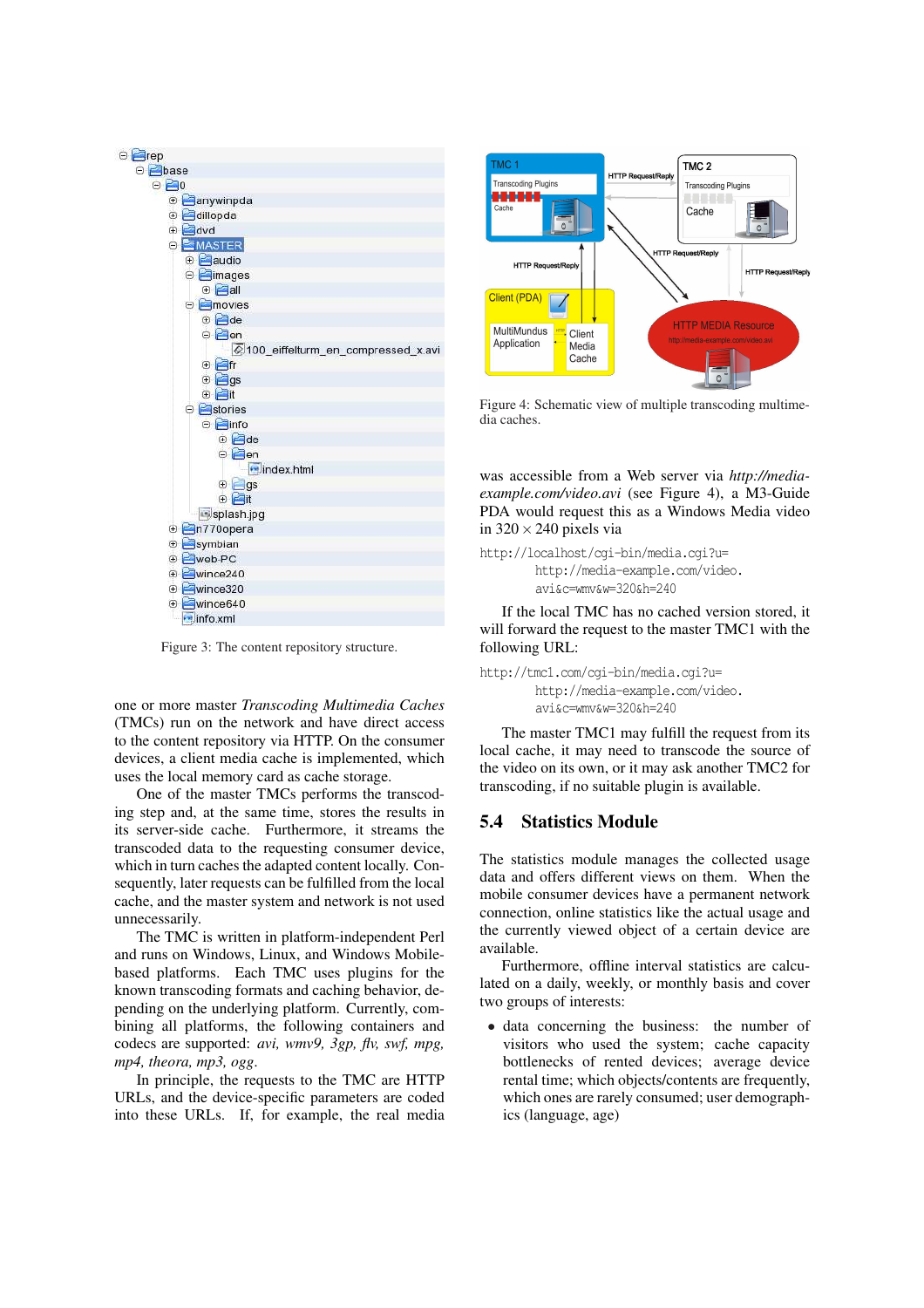• technical data, in order to improve the system itself: device management like maximum battery live time, battery recharge time, and irregular wear; click analysis of menu structures and navigation

The system performs a separation of information extraction queries, which are executed on the collected data, and of reports which prepare a business ready view for the management. These reports use textual and graphical output and are delivered as comma separated ASCII values (.csv), HTML, Latex, and PDF output. The reports are stored in an archive and sent to the responsible persons via email.

It is easy to dynamically integrate new queries and reports without the necessity of difficult system changes, and all queries and reports are dynamically parameterizable (e.g., it is easy to adjust the time intervals of reports).

Technically, the statistics module is implemented in PHP, initiated with cron jobs, and uses phplot for graphics creation.

### 5.5 Server Details

The M3-Guide server system uses Apache, PHP5.0, and MySQL to handle client connections, to process the repository, and to adapt the content to the current usage context.

The software is modularly written, so each content type like audio, video, image and story is handled by a special module, which itself is triggered by the request URL from the file-based repository.

When a content module claims responsibility for a certain content, it prepares a temporary XML representation of the application screen (e.g. the thumbnail view for images, or the text story), where also the content's metadata (like the title in the current language) is extracted from the corresponding *info.xml*. This XML output is then processed by an XSLT, which transforms the XML into the device specific HTML code for optimized presentation. This HTML code is cached and transmitted to the connected consumer device.

The MySQL database keeps track of currently connected sessions and their usage contexts. Thus, it also knows about the specifics of certain hardware device profile settings such as screen resolution or decodable video formats.

Finally, the M3-Guide offers a special exporter, which crawls through the repository and prepares a device-specific HTML representation of all available profiles and objects including their contents. These *local dumps* are enhanced by device-specific applications like an auto starter or a self-extracting Web browser. These dumps can be distributed on SD-Cards and DVDs, which may be used on private Pocket and Home PCs, respectively.

#### 5.6 Supported Mobile Devices

#### 5.6.1 Pocket PCs with Windows Mobile

For Windows Mobile-based Pocket PCs we have developed a C#/.net application, which offers a fullscreen object presentation by the use of a Pocket Internet Explorer widget and custom video player. All hardware buttons are reprogrammed and we offer a library to access the built-in WLAN, GPS, and Bluetooth. The HTML content is delivered either locally from an SD-Card or via WLAN. Additionally, a local media cache (see Section 5.3) delivers all videos from the local SD-Card or via WLAN. The navigation either works manually via the *Quick Navigation* (by entering object numbers), or automatically via GPS and Bluetooth, if applicable (Santner et al., 2006).

The Windows Mobile-based guidance application can be stored onto an SD-Card, as it is the case for videos and all other content. After plugging in the SD-Card into a tested Pocket PC, the M3-Guide application is started by the operating system automatically.

#### 5.6.2 Pocket PCs with Linux

For the reference application MultiMundus, we used Linux-based HP iPAQs 5550 with Familiar Linux, a well-patched Dillo Web browser, and our own video player based on our self-developed multimedia library ViTooKi (Kropfberger and Schojer, 2003). The boot process was modified in a way that the system always boots into full-screen mode, without a window manager, and without any functionality of hardware buttons. Due to performance reasons, the rentable devices use a memory card for the local caching of videos. Thus, the WLAN is not bothered too much with parallel video streaming. All presentation data and not yet cached videos are retrieved via WLAN from the server.

#### 5.6.3 Smartphones with Symbian OS

We have ported the M3-Guide to Symbian 8.0s Series 60 2nd Edition, shipped on an RS-MMC dual voltage memory card. Since the system is completely HTTPbased, it is easy to connect via UMTS and hereby spare the local MMC card. This may offer more upto-date information, but will lead to high telephone costs.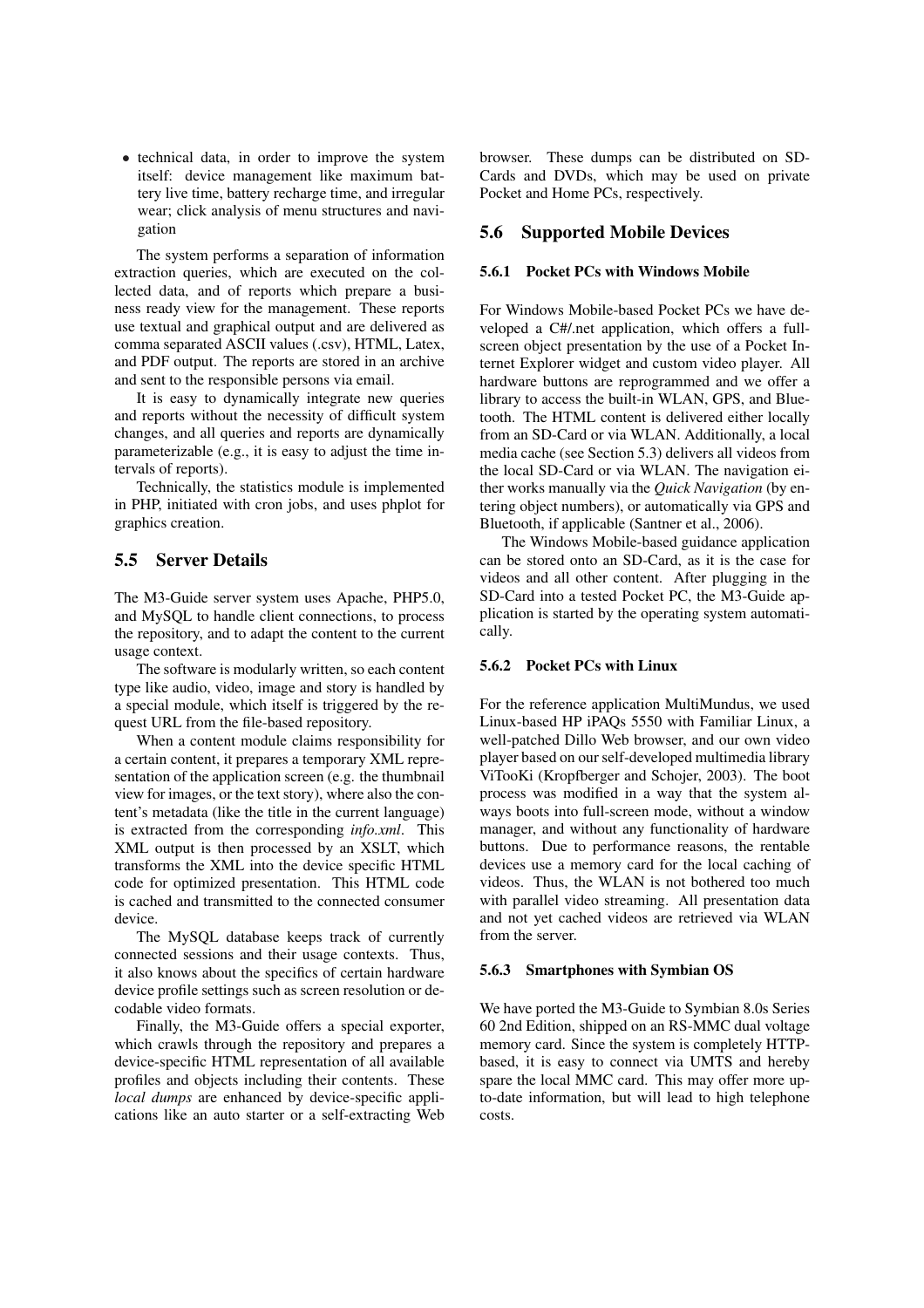Our software launches an Opera Web browser and then behaves like a Web server, which offers the local MultiMundus content. When a video is requested, our own full-screen video player is started. Videos are stored as 3gpp containers including MPEG4 video and AAC audio streams. The video is resized to 176x208 pixels and transcoded to the correct codecs by our automatic server-side adaptation process. See the two screenshots of a Nokia 6630 smartphone in Figure 1. The navigation is realized by manually entering object numbers and is handled with a HTTP-CGI application.

Another useful feature is the server-side interpretation of specially formed HTML links which describe telephone numbers. After clicking such a link, the Symbian smartphone starts to dial the number. This enables for a personalized booking of certain services.

#### 5.6.4 Further Devices

The M3-Guide was successfully tested with various WLAN-enabled devices such as the Nokia N770 Internet Tablet or the Sony Playstation Portable. After connecting to the Multimundus WLAN ESSID, it was possible to request the HTML start page via the built in Web browsers. Video and audio were played back via built-in players. Of course, the presentation did not perfectly fit the screen resolutions and other device capabilities like optimized video codecs, but at least it was usable out of the box.

#### 5.6.5 Supported Usage Scenarios

| Device profile    | network | network | local |
|-------------------|---------|---------|-------|
|                   | un-     | pre-    | pre-  |
|                   | touched | pared   | pared |
| iPAQ h5550 with   |         |         |       |
| Embedded Linux    |         |         |       |
| Pocket PC with    |         |         |       |
| Windows Mobile    |         |         |       |
| Smartphone with   |         |         |       |
| Symbian OS        |         |         |       |
| Nokia<br>770,     |         |         |       |
| Playstation       |         |         |       |
| Portable          |         |         |       |
| WebPC / Info ter- |         |         |       |
| minal / DVD       |         |         |       |

Table 1: Supported platforms and devices

Table 1 gives an overview of all supported platforms and devices, and classifies the support based on three possible usage scenarios.

The first column depicts the ideal scenario, where a private (*untouched*) device may access our M3- Guide system via a configured network without any software installation process. We support this for Windows Mobile-based devices, private Web PCs, and to some extent (see previous subsection) for the Nokia 770 and the Sony Playstation Portable.

The two other columns discuss well-prepared devices, where optimized video players are installed and a custom application is presented in a fullscreen kiosk mode. The content is either retrieved via a network, or from a local storage subsystem. In order to reduce future network load, some devices use a hybrid approach where content is cached on a local storage subsystem.

## 6 USAGE ACCEPTANCE AND FACED PROBLEMS

The M3-Guide's reference application *MultiMundus* (see section 4) was introduced to Minumundus Klagenfurt in June 2005, and was available there to visitors during the whole remaining operating year 2005 (about four months until the end of October). This time period was used to evaluate the usage acceptance and performance behaviour of the guidance system, and to consequently improve the system based on the obtained evaluation results.

Summarizing the usage evaluation results, such a location-aware and multimedia-enhanced guidance system is rather a high-end solution for some interested visitors, who want to consume more information than provided by commonly available catalogues and brochures. For example, in the most frequent month August, 123 out of about 40.000 visitors rented the MultiMundus guide, resulting in a rental percentage of only 0,31%. Since there were ten mobile guides available for rent, and each device was rentable about three times each day (due to usage and battery recharging times), the actual rentals also reached only 13,23% of 930 possible rentals. Thus, two rentable mobile devices would have been enough on average.

The reasons for these low rental rates are manifold. First, Minimundus did not offer the Multi-Mundus guides directly at the cash. Instead, the place of disbursement was separated to the main entry in the park. Second, Minimundus also offered "old" audio guides in parallel to our MultiMundus guide. Some people just wanted to passively listen to spoken text, rather than to actively read or watch videos. Third, the MultiMundus guide was more difficult to explain than it was the case with the audio guides, although the visitors found that the usability of the MultiMundus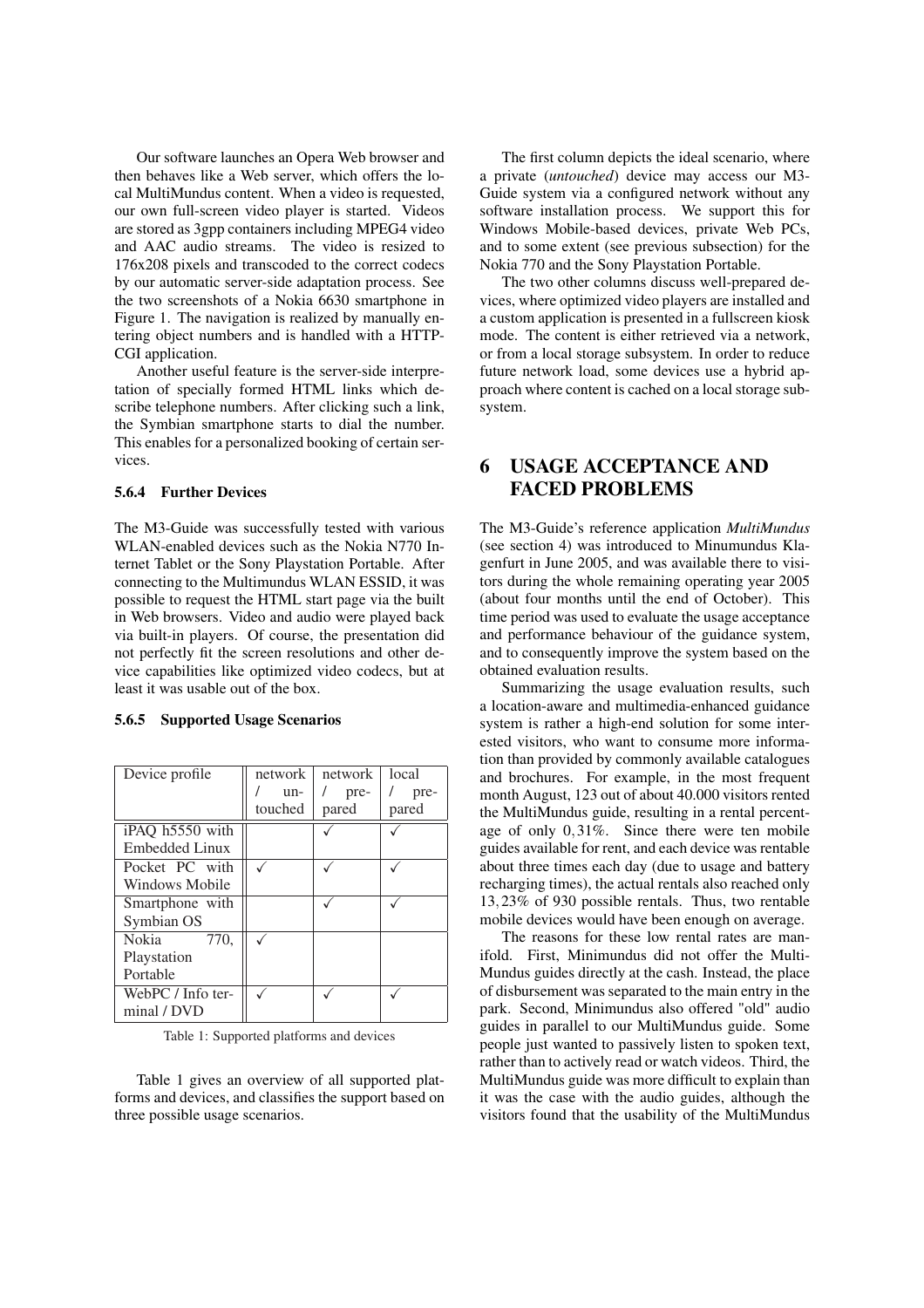guide was good. As a consequence, the staff responsible for handing out these devices got more and more lazy with explaining the MultiMundus guide's usage, and preferred to hand out the old audio guides. And finally, the mobile guides were encapsulated in rugged cases to prevent them from damages on occasional drops and rains. The rugged cases made the guide considerably larger and more unhandy to wear.

Beside the low rental rate problem, there were two more crucial problems related to the used mobile devices. First, the battery life cycles where partially really short. Many of the used batteries were dead at the end of the season. And second, the staff who handed out the devices has occasionally broken some of the power connectors, when plugging them into the slideon receptacles. Sometimes, even the hardware reset buttons were pushed through and hence those devices had to be repaired.

## 7 CONCLUSION

A Web-based and multimedia-enhanced guidance system has been introduced that customizes both content and its presentation to the current usage context. Content may include different coding and presentation formats like video, audio, image, and marked-up text, and can be managed by the means of a Webbased content management system. Presentations are based on standard HTML documents for images and texts, and on custom and commonly pre-installed video players for video and audio streams. The usage context plays a central role in the whole adaptation process. It spans a number of different dimensions, including the user profile, the consumer device capabilities, the network capabilities, the location, and the time of content consumption.

The presented guidance system was introduced and evaluated in a local outdoor theme park in 2005, and was available to visitors of this park over the whole operating year. Statistical evaluations have shown that such a multimedia-enhanced guide is rather a high-end solution for some visitors, who want to consume more content than provided by commonly available catalogues.

### REFERENCES

Abowd, G. D., Atkeson, C. G., Hong, J., Long, S., Kooper, R., and Pinkerton, M. (1997). Cyberguide: A Mobile Context-aware Tour Guide. *Wireless Networks*, 3(5):421–433.

- Bormans, J. and Hill, K. (2002). MPEG-21 Overview v.5. ISO/IEC JTC1/SC29/WG11/N5231.
- Bra, P. D. and Calvi, L. (1998). AHA! An Open Adaptive Hypermedia Architecture. *The New Review of Hypermedia and Multimedia*, 4:115–140.
- Brusilovsky, P. (1996). Methods and Techniques of Adaptive Hypermedia. *User Modeling and User-Adapted Interaction*, 6(2-3):87–129.
- Bulterman, D., Grassel, G., Jansen, J., Koivisto, A., Layaïda, N., Michel, T., Mullender, S., and Zucker, D. (2005). Synchronized Multimedia Integration Language (SMIL 2.1). W3C Recommendation.
- Devillers, S., Timmerer, C., Heuer, J., and Hellwagner, H. (2005). Bitstream Syntax Description-Based Adaptation in Streaming and Constrained Environments. *IEEE Transactions on Multimedia, Special Issue on MPEG-21*, 7(3):463–470.
- Klyne, G., Reynolds, F., Woodrow, C., Ohto, H., Hjelm, J., Butler, M. H., and Tran, L. (2004). Composite Capability/Preferences Profile (CC/PP): Structure and Vocabularies 1.0. W3C Recommendation.
- Korva, J., Plomp, J., Määttä, P., and Metso, M. (2001). Online Service Adaptation for Mobile and Fixed Terminal Devices. In *IEEE 2nd International Conference on Mobile Data Management (MDM) 2001*, pages 252– 259, Hong Kong, China.
- Kropfberger, M. and Hellwagner, H. (2005). Combining Stream Switching with Fine-grained Intra-stream Adaptation for Adaptive Video Streaming. In *IEEE 7th International Workshop on Multimedia Signal Processing (MMSP) 2005*, pages 373–376, Shanghai, China.
- Kropfberger, M. and Schojer, P. (2003). ViTooKi The Video ToolKit. Open source project at Source-Forge.net. http://ViTooKi.sourceforge.net .
- Krösche, J., Baldzer, J., and Boll, S. (2004). MobiDENK Mobile Multimedia in Monument Conservation. *IEEE MultiMedia*, 11(2):72–77.
- Lemlouma, T. and Layada, N. (2003). SMIL Content Adaptation for Embedded Devices. In *SMIL Europe 2003*, Paris, France.
- Lemlouma, T. and Layada, N. (2004). Context-Aware Adaptation for Mobile Devices. In *IEEE 5th International Conference on Mobile Data Management (MDM) 2004*, pages 106–111, Berkeley, USA.
- Minimundus GmbH (2006). Die kleine Welt am Wörthersee. http://www.minimundus.at .
- Open Mobile Alliance (2006). User Agent Profile Approved Version 2.0. OMA-TS-UAProf-V2\_0- 20060206-A.
- Santner, M., Tusch, R., Kropfberger, M., Böszörmenyi, L., and Hellwagner, H. (2006). Ein Ortserkennungssystem für mobile Touristenführer. In *DACH Mobility 2006*, pages 84–98, Ottobrunn, Germany.
- Scherp, A. and Boll, S. (2005). *Managing Multimedia Semantics*, chapter 11: MM4U: A Framework for Creating Personalized Multimedia Content, pages 246–287. Idea Group Inc.